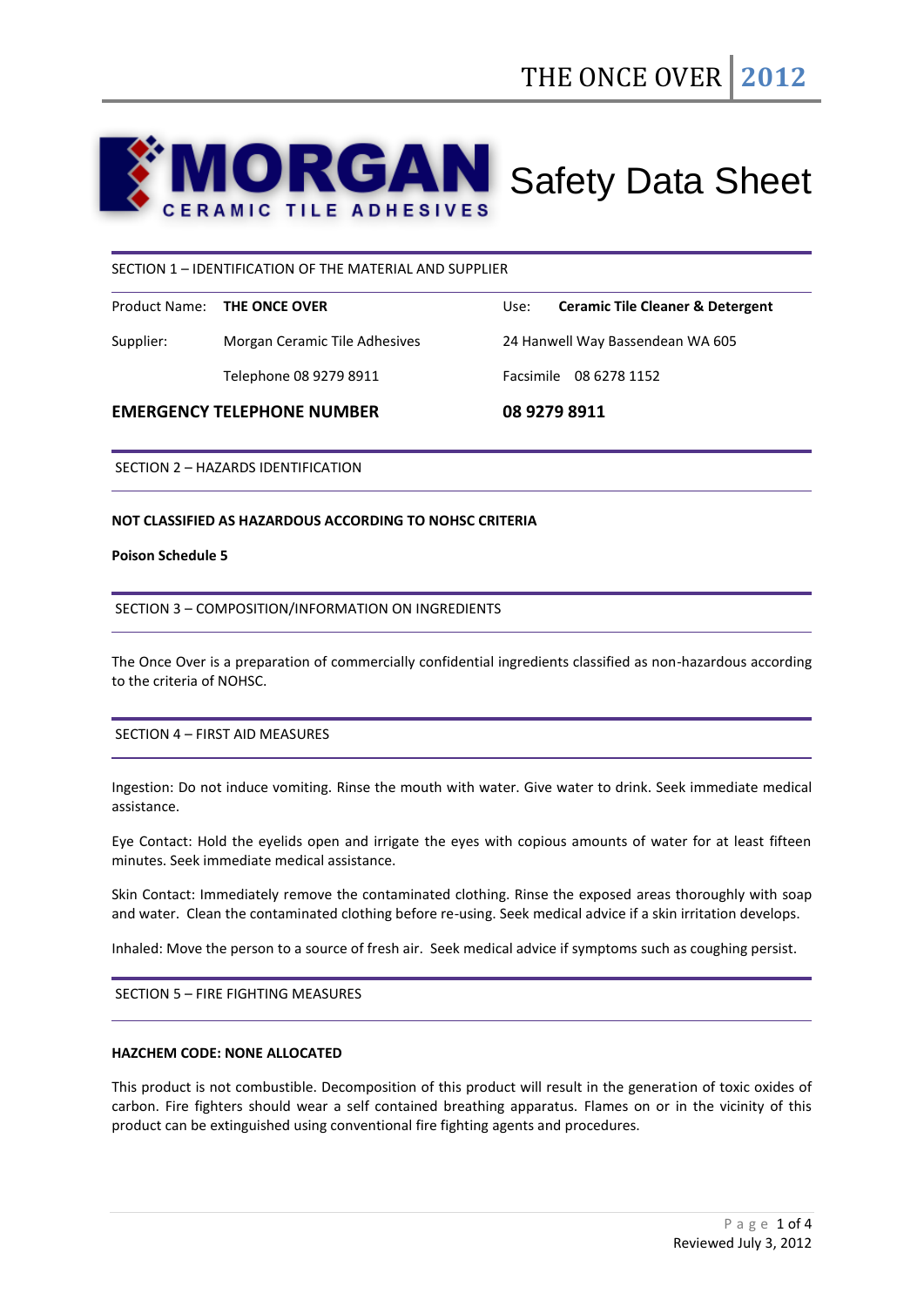## SECTION 6 – ACCIDENTAL RELEASE MEASURES

This product can create slippery conditions. For large spills, wear PVC gloves, goggles, overalls and a respirator. Do not allow the product to enter drains or surface water. Contain the spill with sand or soil. Collect the adsorbed material and seal it into properly labelled drums for disposal. Spray the contaminated area with an excess of water. Do not wash the product's residues into natural waterways.

## SECTION 7 – HANDLING AND STORAGE

Store cool and dry. During storage and transport keep the product away from sources of heat or direct sunlight and alkalies.

## SECTION 8 – EXPOSURE CONTROLS/PERSONAL PROTECTION

Exposure Standards: An exposure standard for this product has not been allocated. The ingredients of this product have been classified as non-hazardous according to the criteria of NOHSC.

Engineering Controls: Morgan's advise that the product should be used in a well ventilated area.

Personal Protective Equipment: Always handle and use this product with common sense and good industrial hygiene practices. Tilers should avoid all unnecessary skin contact with this product. Chronic health effects can be avoided by the use of a barrier cream.

# SECTION 9 – PHYSICAL AND CHEMICAL PROPERTIES

| Appearance:           | Clear liquid      | Solubility:              | Miscible            |
|-----------------------|-------------------|--------------------------|---------------------|
| Odour:                | Detergent odour   | Specific gravity:        | >1                  |
| Vapour Pressure:      | 2.34 kPa          | Vapour Density:          | Not available       |
| <b>Melting Point:</b> | 0 degrees Celsius | <b>Boiling Point:</b>    | 100 degrees Celsius |
| Flammability:         | Not combustible   | <b>Explosion Limits:</b> | Not relevant        |
| pH:                   | 5                 | Ignition Temperature:    | Not relevant        |
|                       |                   |                          |                     |

## SECTION 10 – STABILITY AND REACTIVITY

| Chemical stability:               | Stable when stored in a dry and cool environment. |
|-----------------------------------|---------------------------------------------------|
| Conditions to avoid:              | Direct sun.                                       |
| Incompatible materials:           | Alkalies.                                         |
| Hazardous decomposition products: | Product will release oxides of carbon.            |
| Hazardous reactions:              | Product will not hazardously react.               |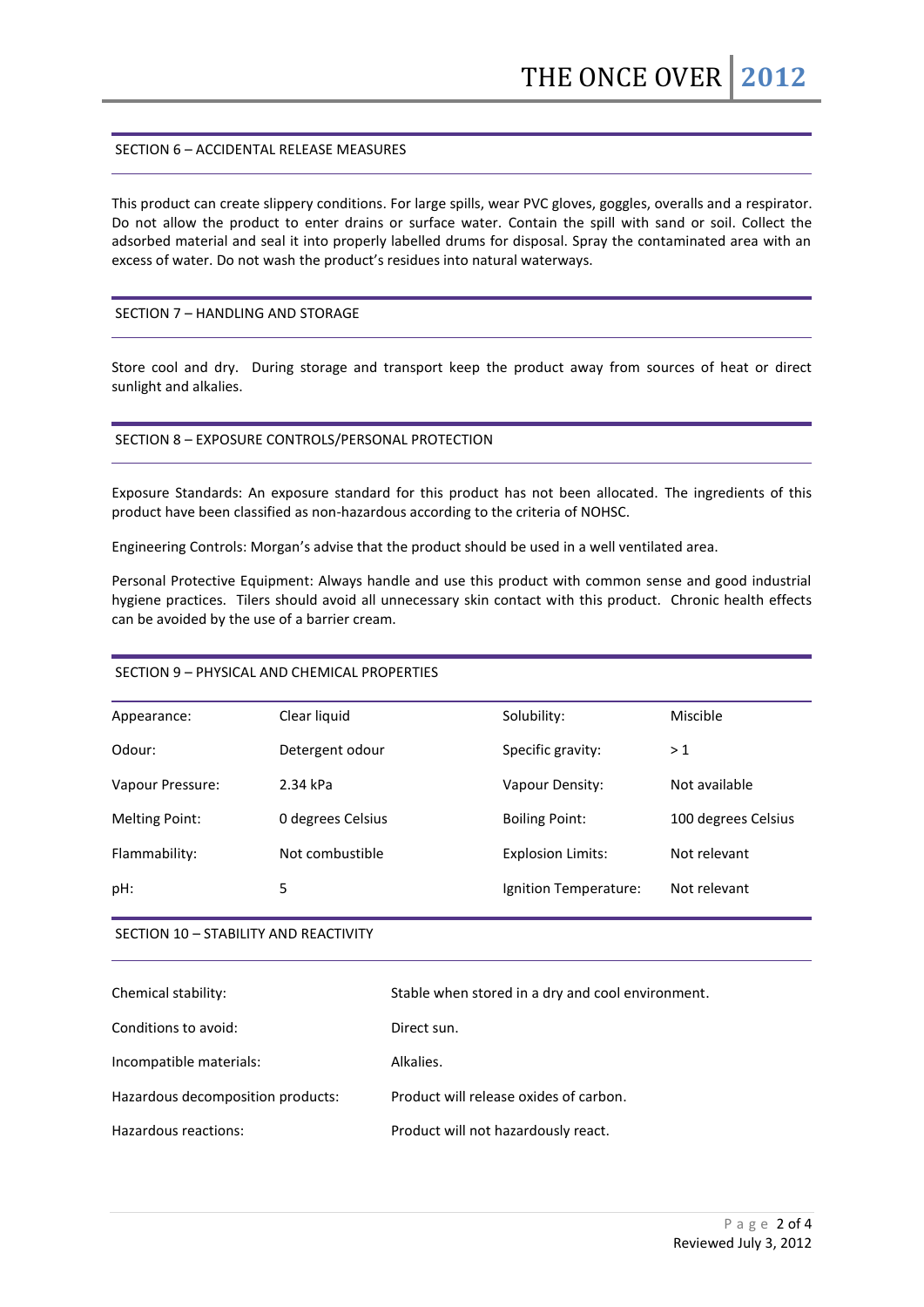# SECTION 11- TOXICOLOGICAL INFORMATION

Adverse health effects due to the use of this product are not expected if the product is handled in accordance with this Safety Data Sheet and the products label. Symptoms that may arise if the product is mishandled are:

Ingestion: This product may be harmful if ingested.

Eye contact: Corrosive. This product may cause an inflammation of the eye.

Skin contact: This product may cause an irritation or a rash to develop.

Inhaled: Adverse health effects due to inhalation are unlikely due to the low vapour pressure of the product at room temperature. Excessive inhalation of the product may cause an irritation of the upper respiratory tract.

Chronic health effects: In most individuals, prolonged contact with this product is unlikely to cause chronic health effects.

SECTION 12 – ECOLOGICAL INFORMATION

Ensure appropriate measures are taken to prevent this product from entering the environment.

## SECTION 13 – DISPOSAL CONSIDERATIONS

This product can be treated as a common waste and can be cleaned up with a mop and bucket. Spills should be repacked into sealable plastic buckets. Before disposing please consult the chemical disposal regulations of the relevant Commonwealth, State, Territory or local government departments.

SECTION 14 – TRANSPORT INFORMATION

## **NOT CLASSIFIED AS A DANGEROUS GOOD BY THE CRITERIA OF THE ADG CODE**

| UN Number:                    | None allocated | Hazchem Code:    | None allocated |
|-------------------------------|----------------|------------------|----------------|
| <b>Correct Shipping Name:</b> | None allocated | Packaging Group: | None allocated |
| Dangerous Goods Class:        | None allocated | EPG:             | None allocated |
| Subsidiary Risk:              | None allocated |                  |                |